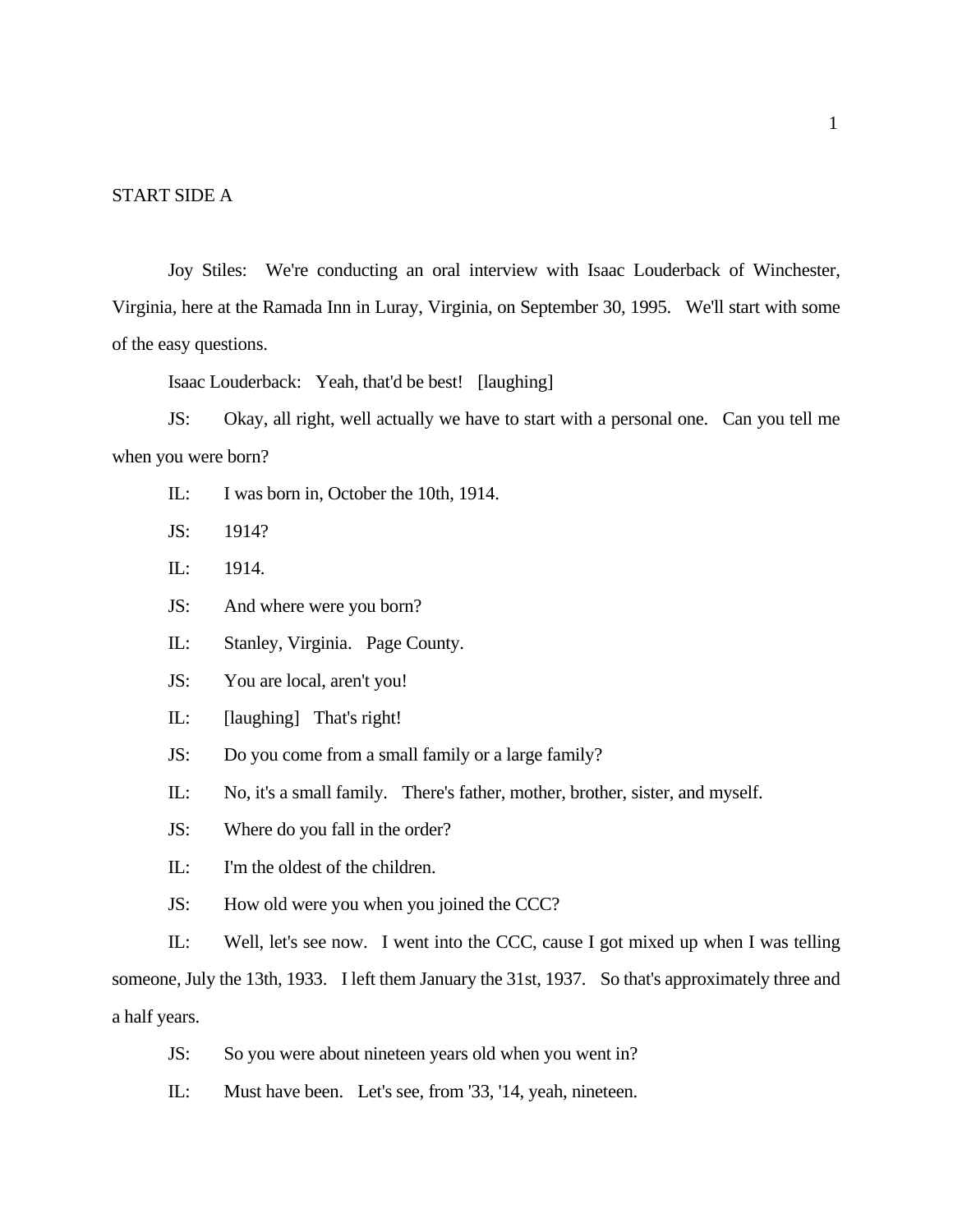JS: How did you find out about the CCC?

IL: Well, it was very close to my home. I think they had openings or something. I went in as a local woodsman. That's the reason I stayed in so long.

JS: A local woodsman?

IL: Woodsman. See, evidently they didn't have a time limit on them because most of the boys were only in there for about six months. Then they were discharged and some other boy came in and replaced them. But I was one of the younger local woodsmen. At nineteen, [laughing], you can see . . . I was born, you know, in the woods and everything, I mean, around the woods, but I mean I didn't really, it wasn't really that, well, worst in woodsman. but all these people I was with were older than I, and we were all in a woodsman barrack. There was thirty-two of us. Of course I learned a lot of things.

JS: Which camp were you at, or did you live at home?

IL: No, I was at Camp 350, I lived at 350 [NP-2, Company 350]. That's Camp Fechner on the Skyline Drive at Big Meadows.

JS: How much school did you finish?

IL: I had, let's see, at that time I had finished Stanley High School. Yes, I had finished Stanley High School and I had one year at the University of Virginia.

JS: What were you doing at the time that you joined the CCC?

IL: I wasn't doing anything. I needed the job! [laughs] That's the reason I got into the CCC's, because when finally someone offered me a job which was John Mims at the Mimslyn Hotel in Luray, he offered me a job to be a room clerk there at the Mimslyn, and so I took it. That's when I left, in '37. I stayed with him 2½ years before I moved on.

JS: When you say that you were a woodsman, what type of work did you do when you started?

IL: When I first went up there, we were working on the Skyline Drive. Actually, Fred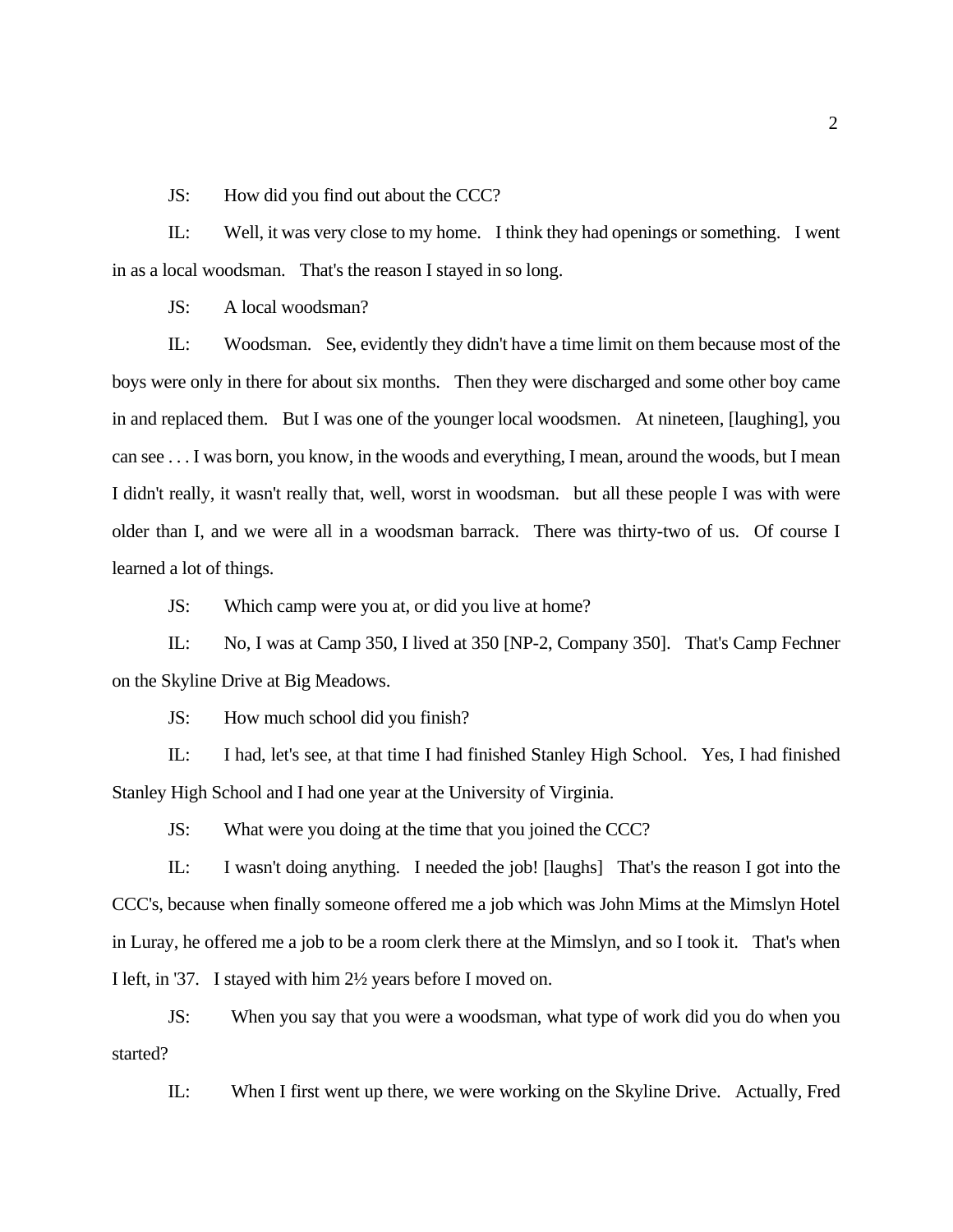Cave, I think he was the leader, one of the leaders. We were taking a sledge hammer and we were breaking up those rocks. Apparently they didn't have rock crushers back in those days. I was the one that was holding the wedge. [laughs] If he had missed it . . .

JS: You were young, weren't you?

IL: Yeah [laughs]. But he was good! That was Fred Cave, he's dead now.

JS: Now, if you're a woodsman, then why were you working breaking up rocks?

IL: Well, that was considered one of the things that woodsmen did. I also worked out in the woods, too. Later on, I got on the program where we were eradicating the gooseberry bushes that affected the white pines. I was with a crew of three. We did the surveying where the boys could dig up these gooseberry bushes. We did the surveying work. I remember Archie Boysseau was the main surveyor.

JS: Archie . . . what was the last name?

IL: Boysseau. B-O-Y-S-S-E-A-U. Boysseau, Archie Boysseau. There was another, I can't remember his name now. [laughs] Memory isn't that good!

JS: I think you're doing great!

IL: At eighty-one, almost eighty-one, why, we don't remember a lot of things. That's the reason I was kind of hesitant to do this tape because there's so much I've forgotten.

JS: It's fine. What other types of jobs did you do in your time?

IL: Well, toward the latter part of my time, I was the company clerk.

JS: What did that entail?

IL: Well, that entailed writing letters for the officers, making up the rosters, and I made up the payroll.

JS: You were an important person, then.

IL: Well, I wouldn't say I was important, I was essential!

JS: Did you take advantage of any of the education opportunities that were available?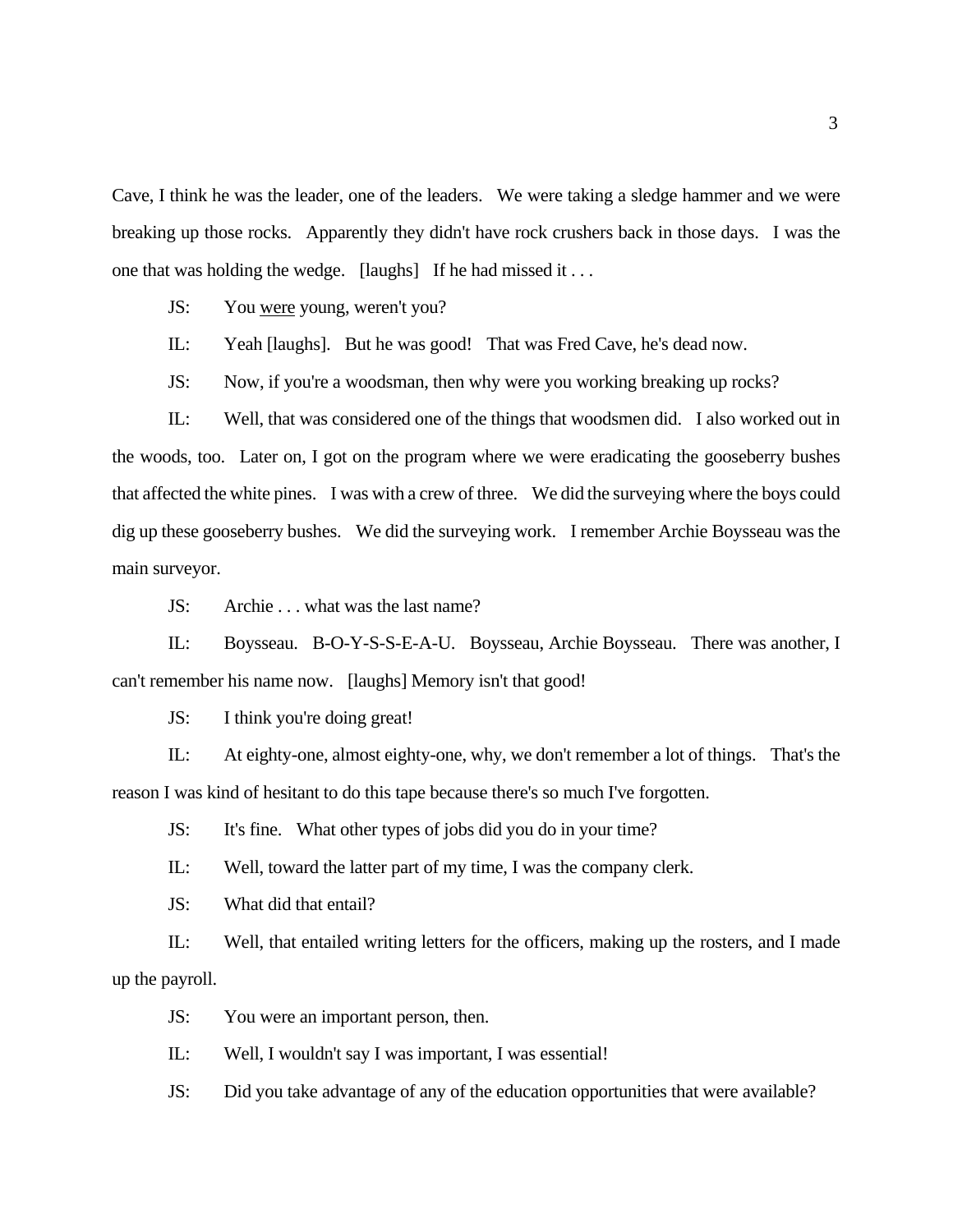IL: Yeah, I don't think I took any courses or anything, but I did a lot of reading.

JS: Where?

IL: They had a library there, they had a small library there.

JS: In your Camp?

IL: Um-hmm.

JS: With what kind of books? What kind of books were there to read?

IL: Well, there were mostly fiction, things of that type. They were those little paper, paper books.

JS: Did you receive any type of job training?

IL: Well, no, I don't think so. Other than the fact I was working, you know, busting up, we were busting up those rocks. Oh, also we, there used to be a chestnut grove, an old dead chestnut grove there, where at Big Meadows, where the Big Meadows . . . Byrd Center, Big Meadows Byrd Center is now. That used to be a chestnut grove in there. Well, we eliminated all those dead chestnut trees and we didn't have chainsaws back then. We had crosscut saws. You know, one on each side, pulling it back and forth until you sawed those dead chestnut trees up in chunks, and then we burned them all.

JS: Burned them?

IL: Yeah, burned them. All of it was burned.

JS: How long would it take you to cut down an average size tree?

IL: Oh, it wouldn't take us, oh, probably, maybe . . . I really don't remember. Probably, I'm just guessing, I'll probably say about 35, 40 minutes.

JS: Wow, that's a lot faster than I would think, using--

IL: Well, those, saws you know. Of course, they had people back at Camp that kept those saws sharp and everything. But those saws, they would go right through, with one on each end, you'd pull that thing back and forth. You'd go through a big tree in no time!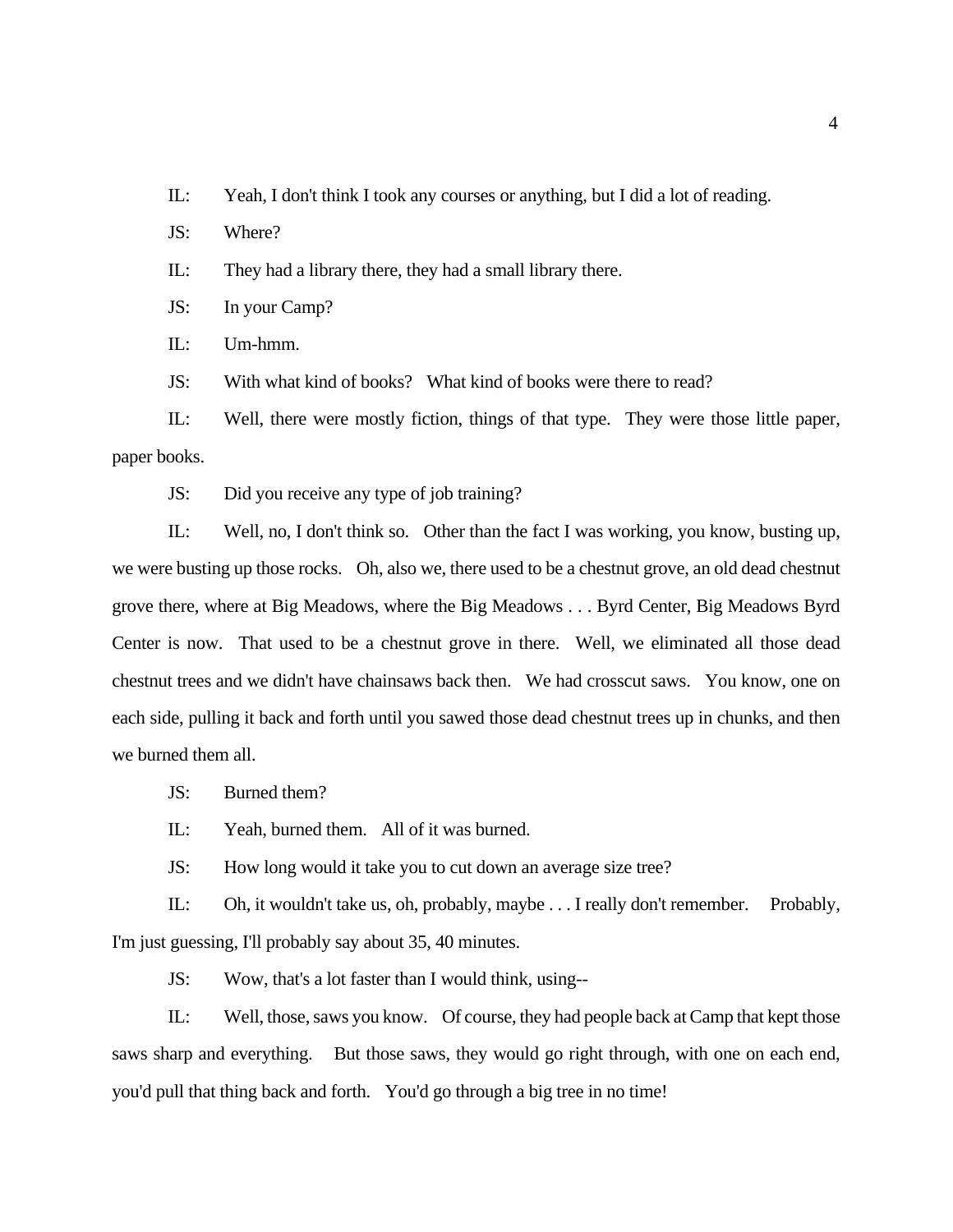JS: I guess you'd have to be working with someone that you liked.

IL: I don't remember you could pick the workmen; I think you were assigned. Work details. I got along with everyone so I never had much trouble.

JS: Can you tell me anything about what you would do after work? In the evenings, what kinds of things would you do with your time?

IL: Well, I've always been a very avid reader, so I usually was reading a book or something like that. Then, too, I was on the basketball team.  $($ ) I was a right guard.

JS: Where would you play basketball?

IL: Oh, we'd play basketball, we'd play the different camps and we played Luray. We beat, we trained and played a lot in the Luray gym. We played Camp 10, Camp 1, different ones around, we'd play. We were called the Camp Fechner Indians. I think that's in that book. I found myself in that book, too, and I didn't think I was in those pictures.

JS: I'm going to have to take another look at that.

IL: You won't recognize me! I had hair then, and I didn't have any glasses!

JS: You say you'd play outside of the Park, as well; you'd play teams other than just other camps?

IL: Oh, yeah. Yeah, we played Luray High School team, I think we played Massanutten, I believe it was Massanutten Academy one time. We were a pretty good team. We had one boy on there from Troutville, David Caldwell, he was real tall. He was a center, and that's when you had to jump the center all the time. You don't do that now. He'd always get, he'd always tap the ball [laughs]. So we might have had an advantage over the other teams. Now they're all tall.

JS: And big.

IL: You bet.

JS: Strong, tall. What about on weekends, since your family--

IL: That's another thing. I had a pretty good advantage there in that on weekends I could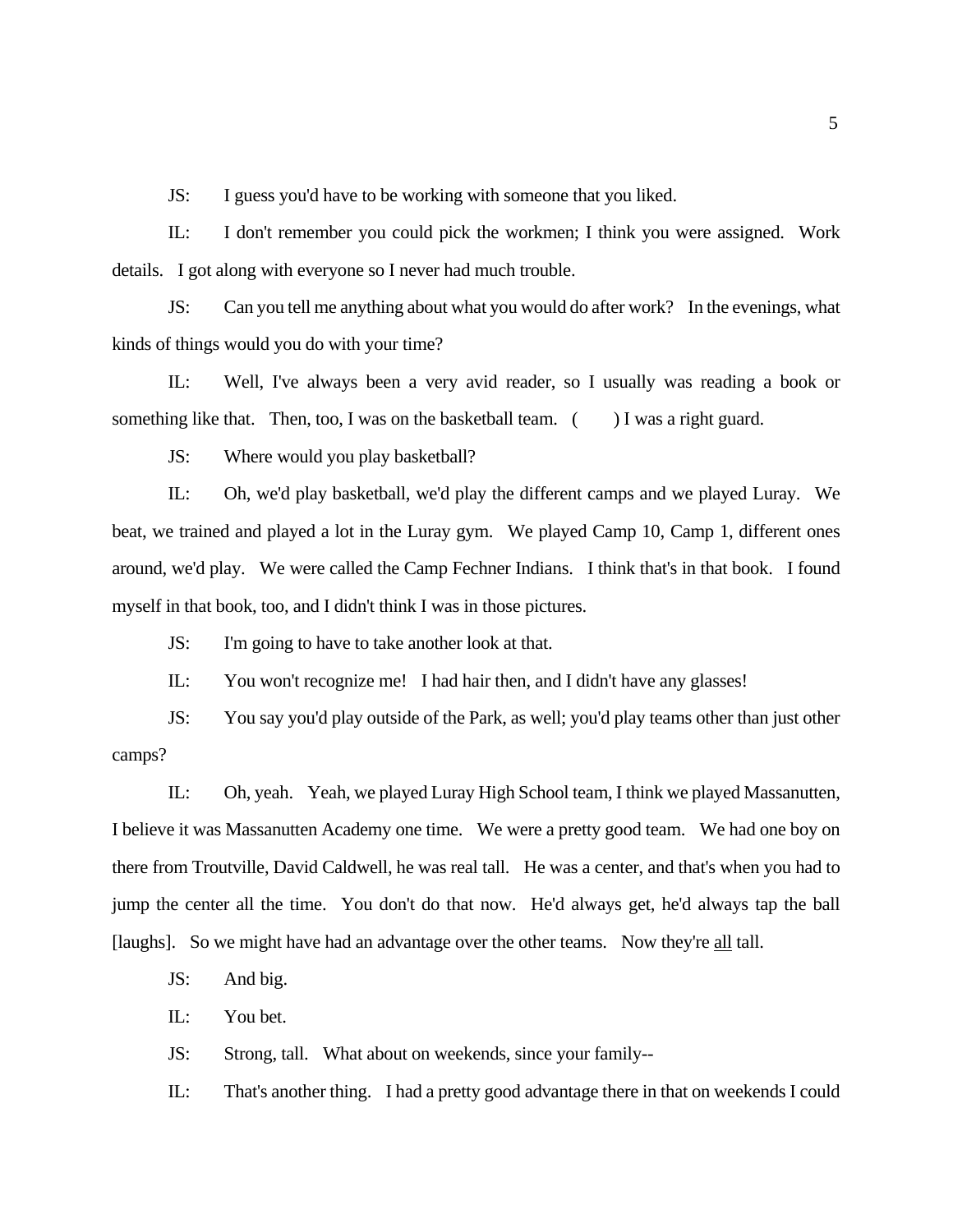ride, I could go home. Because Frank Kiblinger and Dave Kauffman, who was the superintendent, and R.B. Garth, Bob Garth--those three usually drove back and forth from Luray. Frank lived there in Kite Hollow, Frank Kiblinger lived in Kite Hollow, he was on the way, but Bob and Dave lived in Luray. They let me ride in the back of the pick-up down, and then I'd walk from Marksville into my home there in Stanley. Then the next morning I'd come out there and I'd get with them and ride up the mountain, so lot's of times I didn't have to stay over night.

JS: Would you ever take any of the other boys home with you?

IL: No, I never did, huh-uh, no, I don't think any of them ever wanted to.

JS: You say you got along well with the other . . .

IL: Oh, yeah.

JS: Where were some of the other men from?

IL: Well, some were from Baltimore, some were from Troutville, Troutville in Virginia, Waynesboro, Petersburg. They were all around, mostly from Baltimore and Virginia. I don't think there were many from D.C.

JS: Did it make any difference to them that you were living locally? That your family was local?

IL: No, it didn't make any difference to them. See, I was in a little different classification than they were. Like I said, I was considered a local woodsman. They had a barracks there in the Camp that was strictly for the local woodsmen. We all, like I said, how I got to be a local woodsman, I don't know. Somehow or other I was just put in that category because all of them were older men and I was probably the youngest one in there.

JS: Would any of them go home on weekends, also?

IL: Oh, yeah, most of them did go home, the local woodsmen, most of them did go home on weekends. I used to stay up there, see, they couldn't leave the Camp until the barracks was spotlessly cleaned up. I would contract with them at ten cents apiece [laughs] to clean that barrack.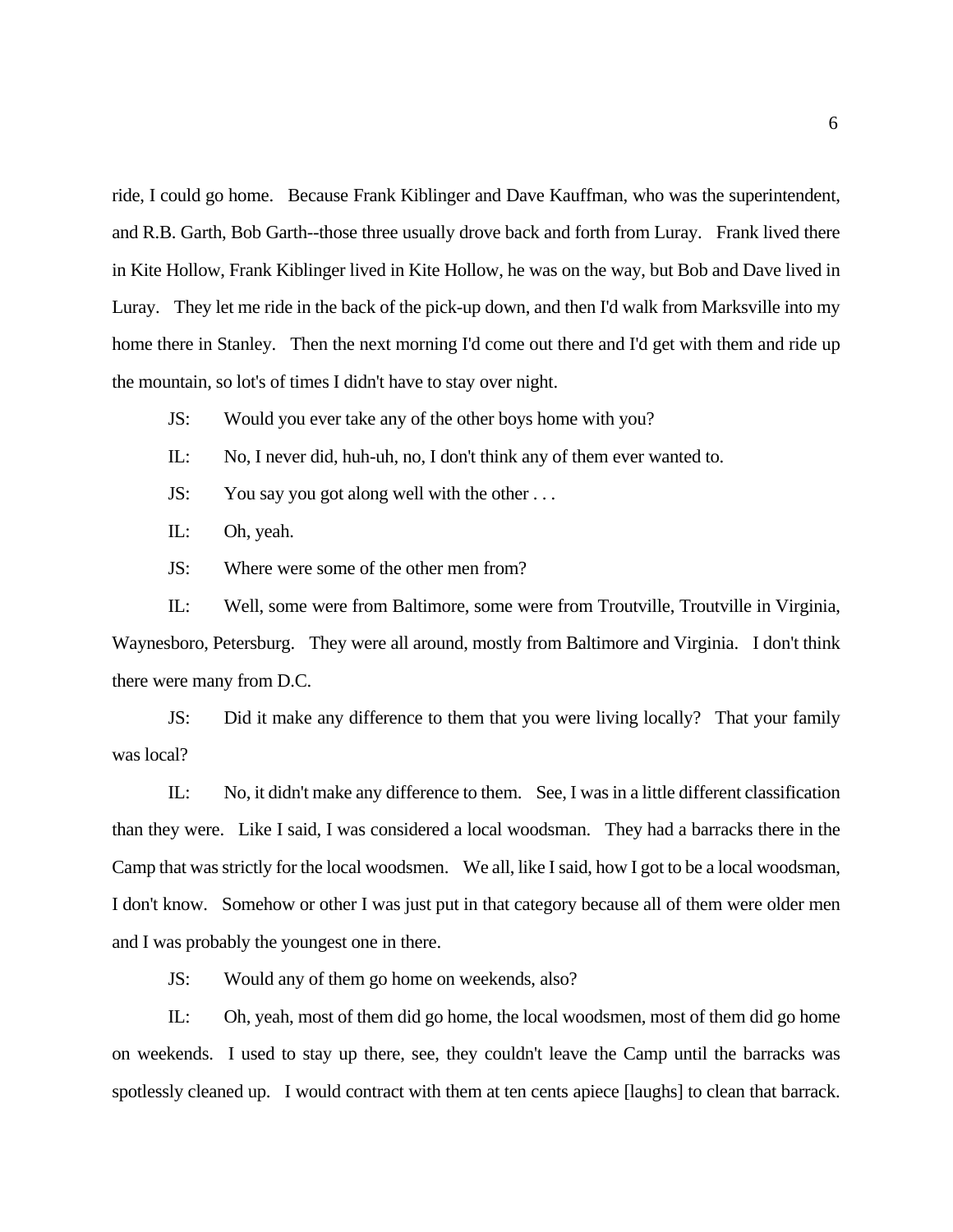It would take me the whole weekend! I wouldn't go home that weekend, it would take me the whole weekend. But that's how I made a little extra spending money. I'd contract with them, and of course the Camp, it was agreeable with the Camp that I do it because I'd clean it up, I'd clean it up real well. I think I made about \$3! [laughs]

JS: What would you do with your spending money?

IL: Well, I saved it, for later on, I guess. I didn't have a whole lot of spending money. See, we only got \$5. Twenty-five of it went home to the folks. Then I became an assistant leader when I was company clerk and then we got \$36. Of course I had \$11 then. We could buy things there in the concessions there in Camp. They were a lot more reasonable than down in town. I saved my--well, I believe, I believe, yeah, I think, I believe I did put my brother through business school there in Luray. I think that was about \$8 a week or something like that . . . but I was pretty saving, thrifty, I wasn't a spendthrift. I didn't smoke, so I didn't have to buy cigarettes.

JS: What did you think of the food when you were up here?

IL: Oh, it was wonderful! Food was good.

JS: Did you put on any weight?

IL: I don't think I put on, no I don't believe I did. I don't believe I put on much weight. I was pretty active. That work and everything. Hiking around the mountains and everything when I was on the survey crew.

JS: Would you say that--

IL: Oh, yeah, that's right, I did --you were talking about the courses we took. I became a Red Cross swimming examiner, Red Cross examiner in swimming. I used to go down to the recreational pool there, the Hawksbill Recreation Pool, what they call the Hawksbill Recreation Pool now, it was just Hawksbill Pool then. I gave classes to the different people.

JS: That's neat. I didn't realize that the Hawksbill Pool had been there that long.

IL: Oh, yeah, it's been there a pretty long time. Used to be just a swimming hole; that's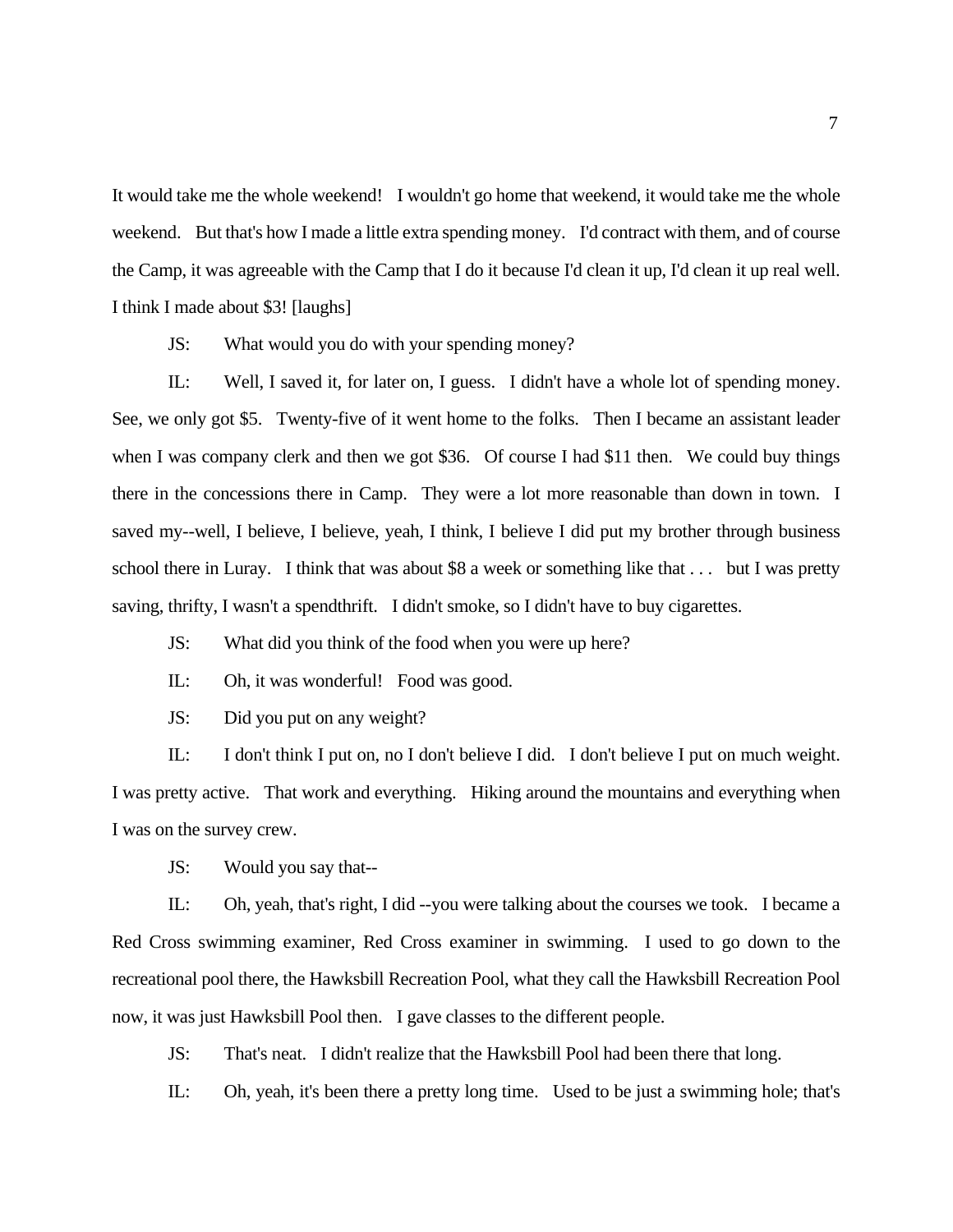where I learned to swim [laughs].

JS: Was there anything that you would consider a hardship, living up in Camp?

IL: No, it was a really wonderful experience for me. I didn't find any hardships or anything. It's like I said, I needed a job and at least that was one way of getting a few dollars.

JS: Is there anything in particular that you liked the best about this type of living arrangement, working arrangement?

IL: Well, I liked it because it was outdoor, a lot of it was outdoor work, you were right outdoors and everything. It was a wonderful experience, it was wonderful training. It made you more self reliant. You were away from the folks and everything, kind of on your own.

JS: Did you have any contact with any of the mountain families that still lived--

IL: Yes, I did. That was another thing, I'm glad you brought that up, because I wouldn't have ever thought about it. They were putting the people, the mountain people out of their homes and everything. I was one of those that went down, especially there in Dark Hollow, and we took affidavits from all these people and everything.

JS: That said what?

IL: Well, see they were going to be evicted and everything so they had to get affidavits from them and all this type of thing. I took down the information and of course it was all accumulated and used at a later time.

JS: Did you have to actually help with the evictions?

IL: No, I didn't, no, thank goodness! I didn't have anything to do with actually evicting them, I just went down and got the information from them. Some of those houses, you wouldn't believe it. The walls were all papered with newspapers, where they'd tack them up there and everything.

JS: Do you remember any of the family names?

IL: No, I don't, I don't,  $($  ) gone by.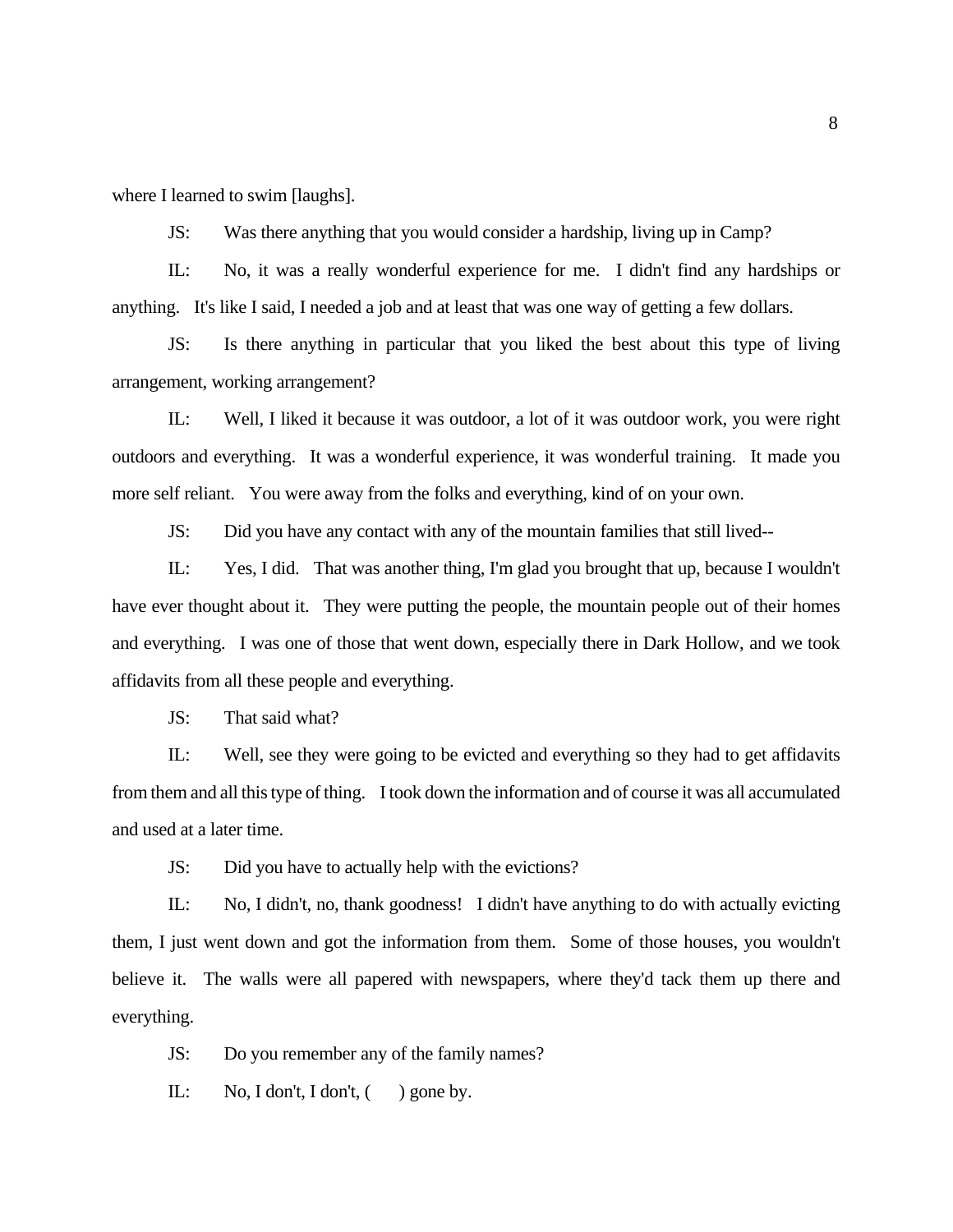JS: How did they receive you?

IL: I think--I mean, well. They knew that . . . not only that, but I think it had something to do with their being put in other places, how much they would get for their property and all this type of thing, so . . . there wasn't any problem. They were glad to furnish whatever information was necessary. You'd usually find out who all they were, and how many was in the family, and wellest I remember what they expected to get from their property, and all this type of thing. It was just detailed information.

JS: Did you ever have to do any diagrams of their property?

IL: No, no. I might have described it, you know, I mean, what type of home they have, and how many rooms, this type of thing, but I didn't actually do any diagraming.

JS: Did any of the mountain people ever come to the CCC Camp for any reason, to socialize or--

IL: Yeah, I think they would come around, probably just temporarily visit, and see what was going on, this type of thing. Because it never--I don't think they were ever restricted from coming into the camps or anything, that I know of.

JS: Did they have any resentment toward the CCC?

IL: Not that I know of. Not that I know of. I don't know whether any of the CCC boys ever went down to--they had a little church down in the Dark Hollow. I don't remember now exactly what type of church it was. I know it was one of those where they have the, where they get all shaky and all talk at once and this type of thing.

JS: Did you ever go to any of the services?

IL: I never did, no, but when I was a young boy, before I got in the CC Camp, my cousin and I, we drove over there one time just to see what it was like. [laughs] Curiosity more than anything else. That's about the only time I was there. Whether the boys ever went down there or not, I don't know. I never heard of them going down there, but they may have. But I don't think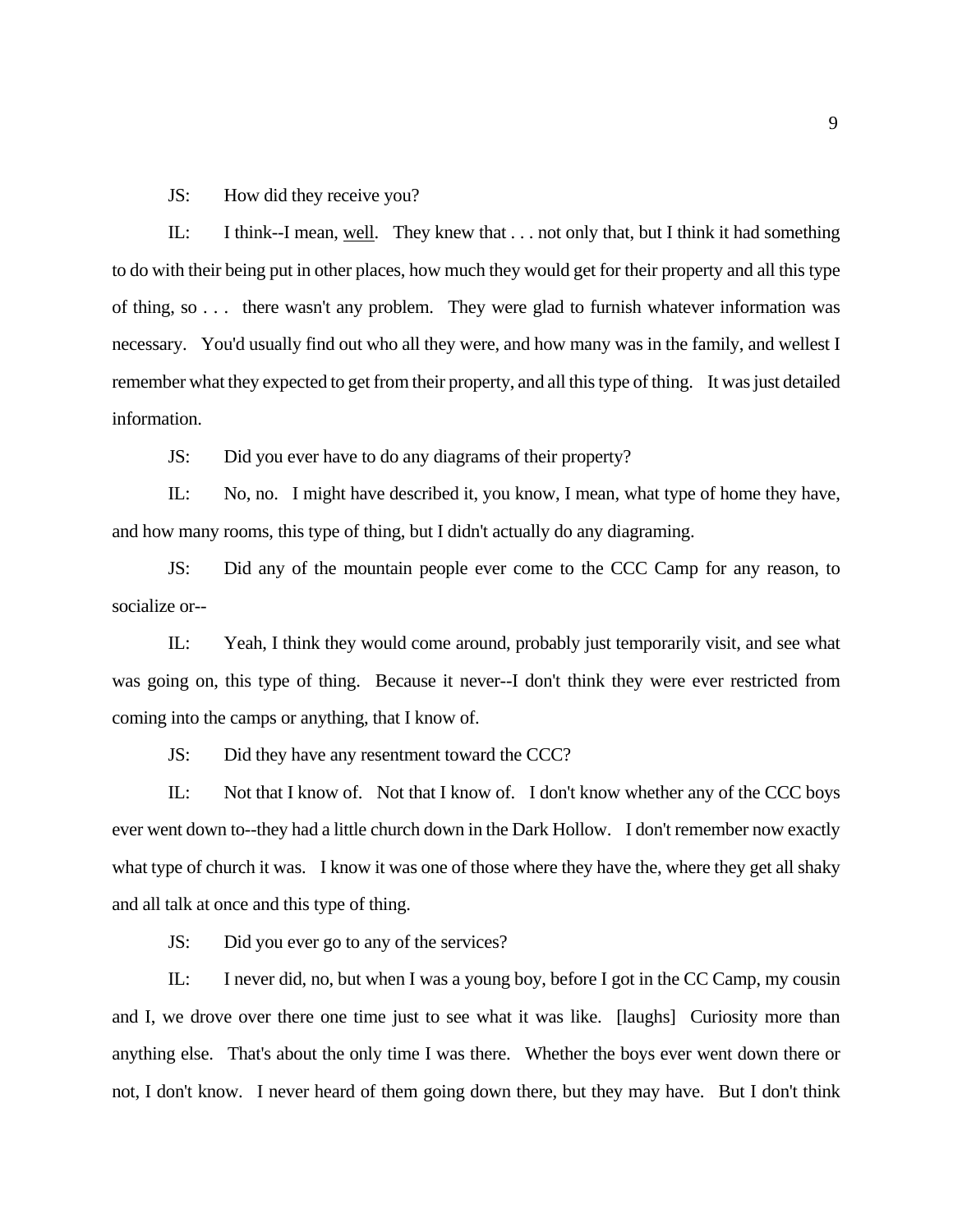there was any resentment against the boys in Camp, I think.

JS: Do you have any specific impressions of the mountain families that you knew?

IL: Well, they were all very poor. Like I said, they lived in what I would consider deplorable conditions, you know. They were all crowded, they papered the walls to keep out the outside air with newspapers and everything. That's, I mean, [laughs] really () it could have been a fire hazard, you know, if it ever caught on fire. Probably would burn down pretty quickly. But they seemed to be, they seemed to be plain, honest people. I don't know if there were any of them ever made any moonshine or not. I think that was some of those hollows, [laughing] around Stanley they made moonshine! In fact, I don't think it, I know it! [laughing] but as to whether they did there in Dark Hollow or around the Camp, I don't know.

JS: Were there any types of discipline problems with the CCC boys in Camp?

IL: No, not particularly. I think most of them got along. Once in a while, you know, you'd have a--and what they'd do, the way they'd work it, they'd get boxing gloves and let them get in the boxing ring with people watching and everything, surrounding them, and let them box it out. That sort of settled some of the differences, but I don't think there was any, too much trouble. Most of them were sort of like I was, they needed the money to go home to their folks so they were glad to be there. Because, you know, if they'd have caused too much trouble or anything, they would have been dishonorably discharged. So it was important that they got along with everybody, did what was required of them. Most of them did, I think most of them really enjoyed it just like I did. It was, I think the CCC's is really, was a wonderful thing.

JS: Why?

IL: Because it put the boys to work. It actually accomplished something. In other words, they sort of earned what they were doing. It wasn't--course, I think the Civilian Conservation Corps was considered a, what shall I say, sort of a welfare, that's what I should say, sort of a welfaretype of agency. You couldn't get any credit for it. See, I was in World War II, later on, up at the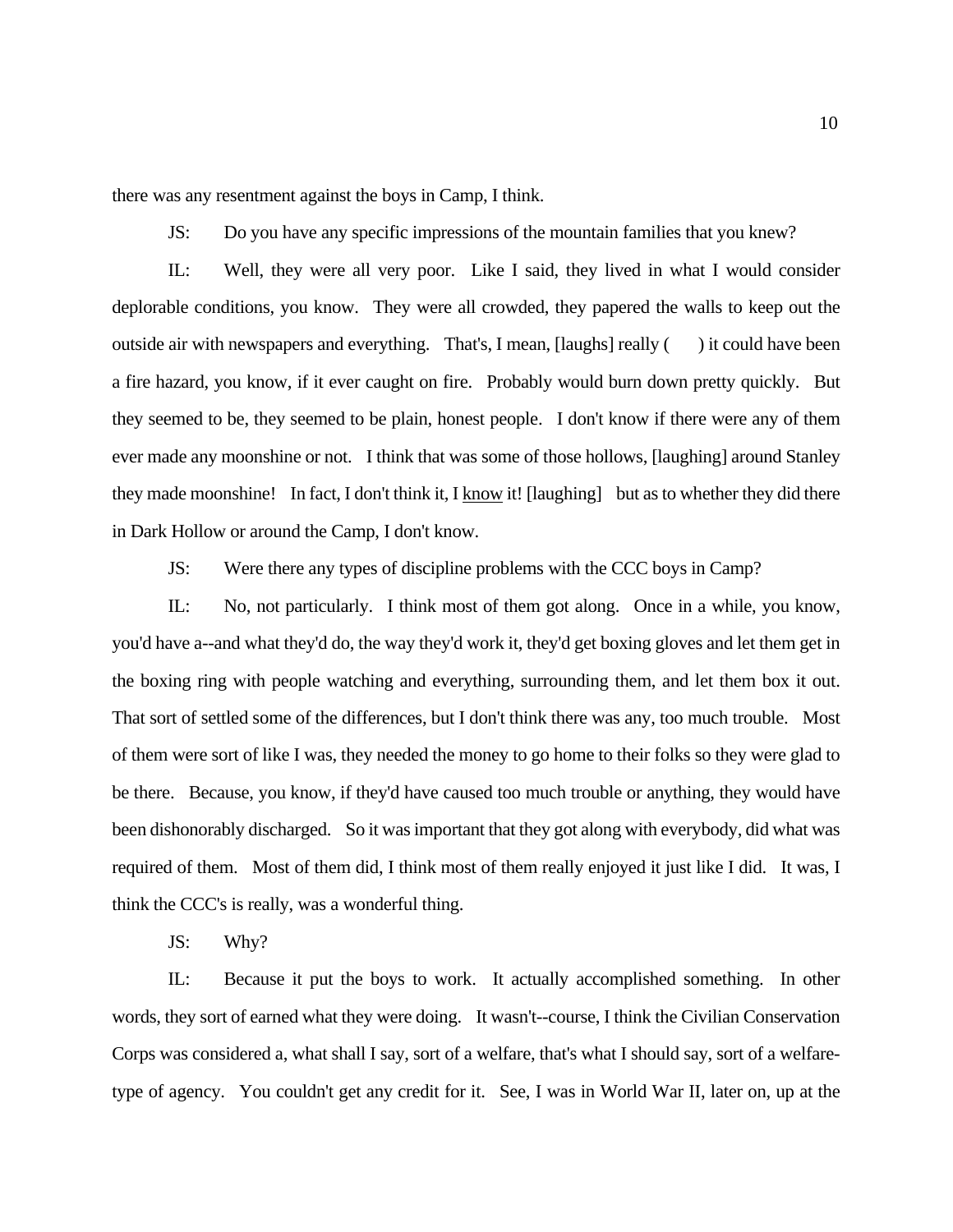University of Texas. I tried to get credit for that, you know, but because it was a welfare-type of thing, you couldn't get any credit, that is, on your pension.

JS: I didn't know that.

IL: Yeah, couldn't get any credit. Because it was considered--that was the reason, because it was considered a welfare-type. But actually, it's different from the welfare they're getting now, because now they're getting something for nothing! [laughs] Back then, you at least were earning something. Not only that, but all the things they did were benefitting the resources and everything! We built that Skyline Drive, we eradicated those gooseberry bushes.

JS: Living right there in Stanley, what were your feelings about a national park coming to this area?

IL: I never did really have any feelings, either pro or con. I guess it was a good thing, because [laughs] Harry Byrd thought so, anyway! And I think it is, too. I think we were fortunate that we got the Shenandoah National Park.

JS: The facilities that were built by the CCC are just incredible, and they're still there, after all these years. What kind of a career did you go into after the service?

IL: I was with the IRS for thirty-four years, in Austin, Texas. I was in Texas forty years. See, in the first place, when I left the CCC, well, John Mims had offered me a job at the Mimslyn Hotel here, John Mims offered me a job and I took it. That's when I left. I stayed with him for 2½ years. Then I went to the University of Richmond, I believe for one year. Then I got married and I worked for Bethlehem Steel for about two years, then the war came along and I put almost four years during World War II in the Service.

JS: In what branch?

IL: Artillery. I was with the 150th Artillery. In fact, I just left a reunion there in Atlantic City last week! [laughs]

JS: It must be nice to be retired!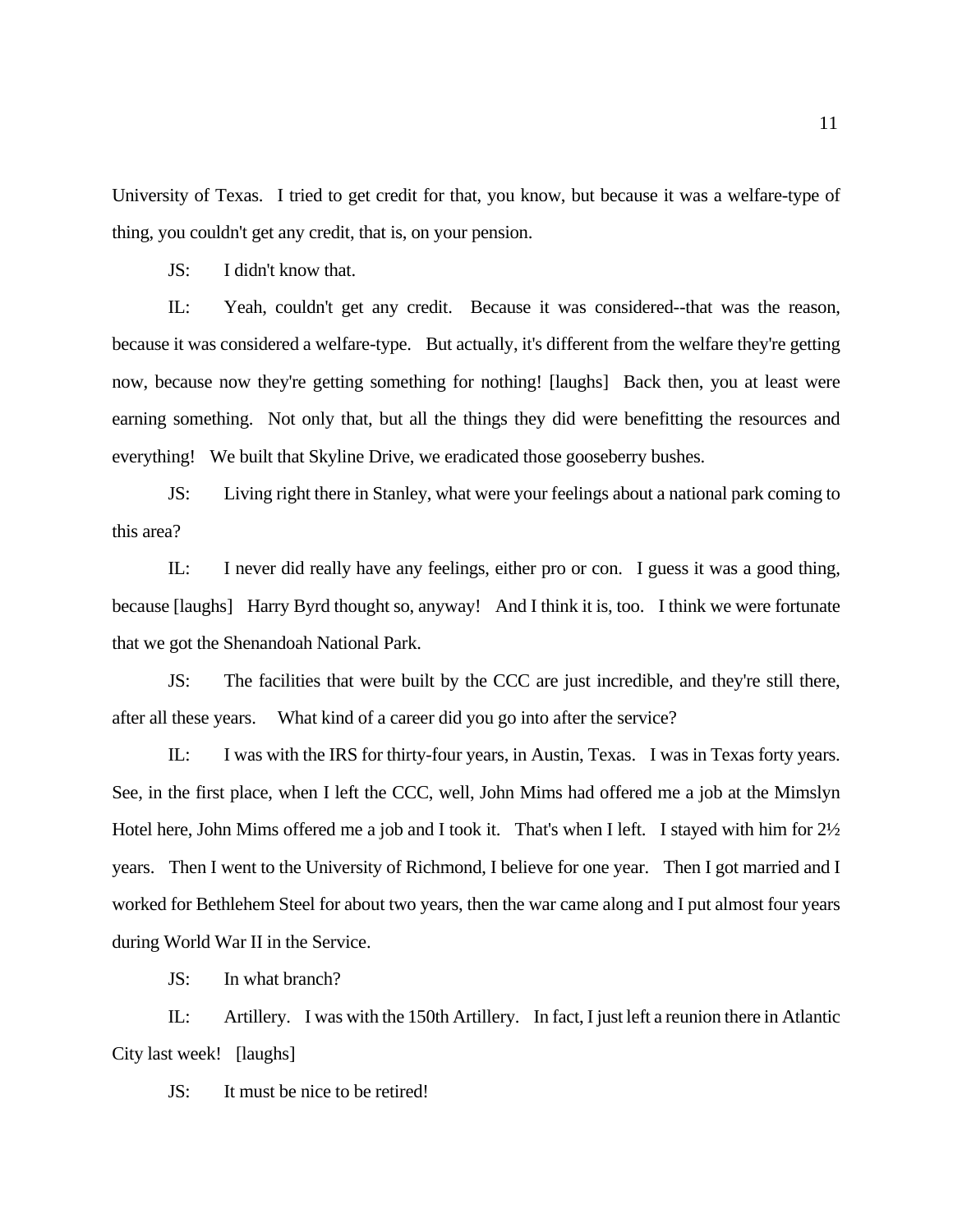IL: Yeah, I can do a lot of things now.

JS: And then . . .

IL: And then from the Army, why, after the war was over, that's when I went to Texas. Went to school on the G.I. Bill. Put in five years at the University of Texas. Then I went to work for the Internal Revenue Service, stayed with them 34 years, until 1984 I retired, at age 70. [laughs] I was retired on my 70th birthday! And now I'm almost eighty-one, so that was about eleven years back.

JS: Would you say that your time with the CCC made any impact on your life?

IL: Oh, yes, yes, it sure did! I think maybe the successes that I've had, and everything was, I think, came from my early training with the CCC.

JS: Why?

IL: Well, it's like I said, it made you self-reliant, gave you a lot of trades and things that you could do that would help you later on. You mix with people, and of course later on I had to mix with people quite a lot. Of course, I might of mixed with people anyway, who knows? But I do think that the CCC's were a good training ground for young boys. they kept you out of trouble, see, when you () get into trouble now, if they had something like that, that might keep them out of trouble. You have discipline, you had taps in the morning, and reveille in the evening, sort of a military atmosphere, that kind of kept people in line.

JS: Had you been up in what is now Skyline Drive much before you joined the CCC?

IL: Oh, yes, I used to like to hike. I hiked all over those Blue Ridge Mountains. that was before the Skyline Drive was built. But they had the Appalachian Trail then.

JS: And you would hike on the Appalachian Trail?

IL: Oh, yeah, yeah. Yeah, I've hiked all over: Franklin's Cliffs, all around there. Skyland. Oh, that's one thing: after I left the Mimslyn, that's what I did, I went up to Skyland during the summer. I was a room clerk up there for one summer season.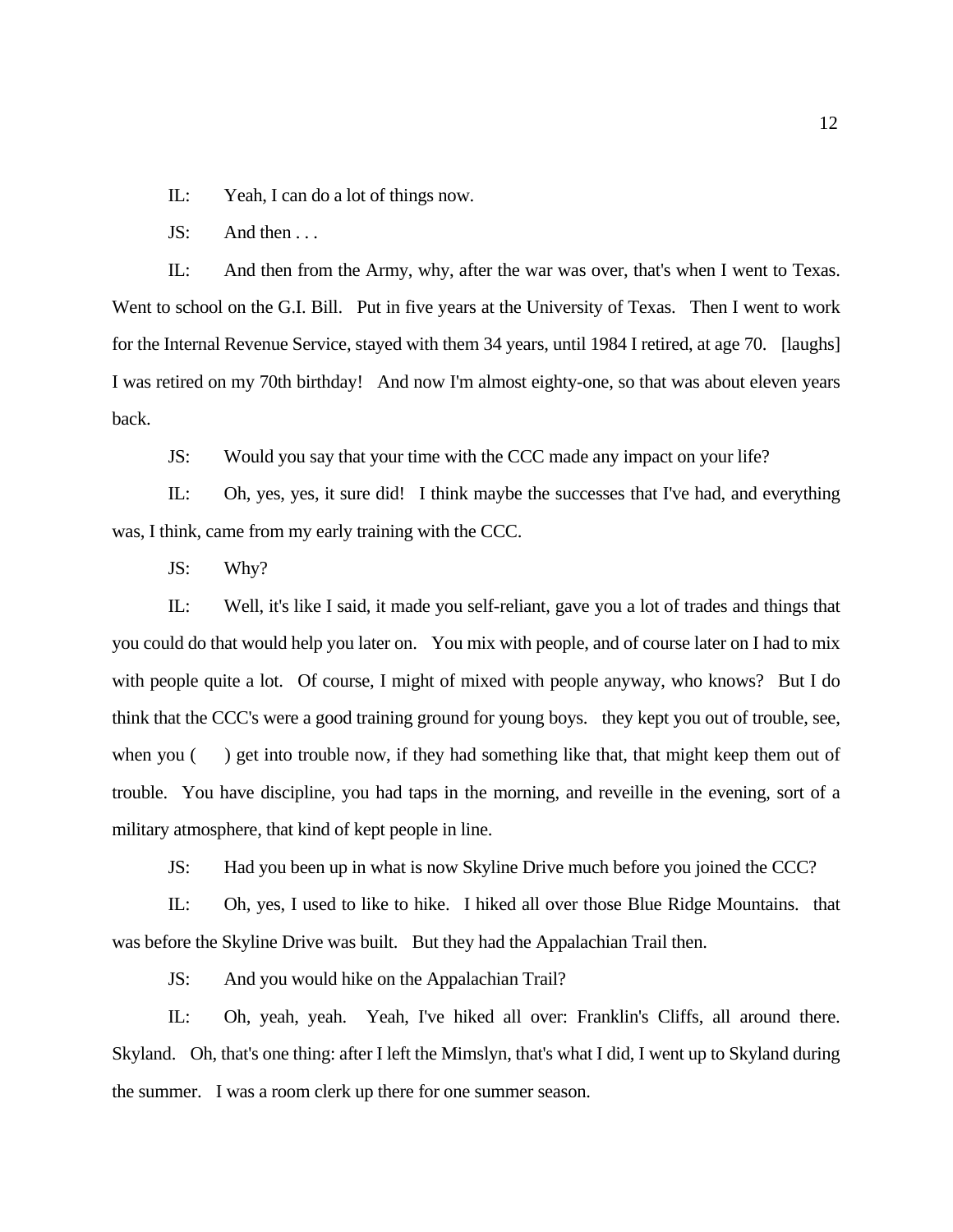JS: How many years?

IL: That was after I left the Mimslyn. See, I'd been with the Mimslyn for 2½ years, then I went up there that summer and was a room clerk there before I went to the University of Richmond. That fall I went to the University of Richmond.

JS: Were you working for the Virginia Skyline Company?

IL: Yeah. I don't know whether they called it that then, maybe they did, I don't remember. But, yeah, I was working for the concession, they had the concessions there.

JS: Was George Pollock still around?

IL: No, George Pollock wasn't there then. I think maybe he may have died by that time. At least, he wasn't around.

JS: When you go up now to Big Meadows and to where the Byrd Visitor Center is, what strikes you as being the same, and what strikes you as being different?

IL: Well, where the Center is is different. Of course, I used to hike over there to that Black Rock. It was one of my favorite hikes from the Camp. I've walked over there many, many a time. I look out on the terrain from the Center there, and I can visualize those barracks and everything being there. Of course, we were in tents when we first went there. But then we got into barracks, they built barracks.

JS: You were there when there were still tents?

IL: Oh, yes. I was there when there were tents.

JS: How would they heat them?

IL: They had little old stoves in there, little old . . . what, the, you know, billy, billy . . .

JS: Pot belly?

IL: Yeah, pot belly stoves.

JS: What did they burn? Wood?

IL: Wood.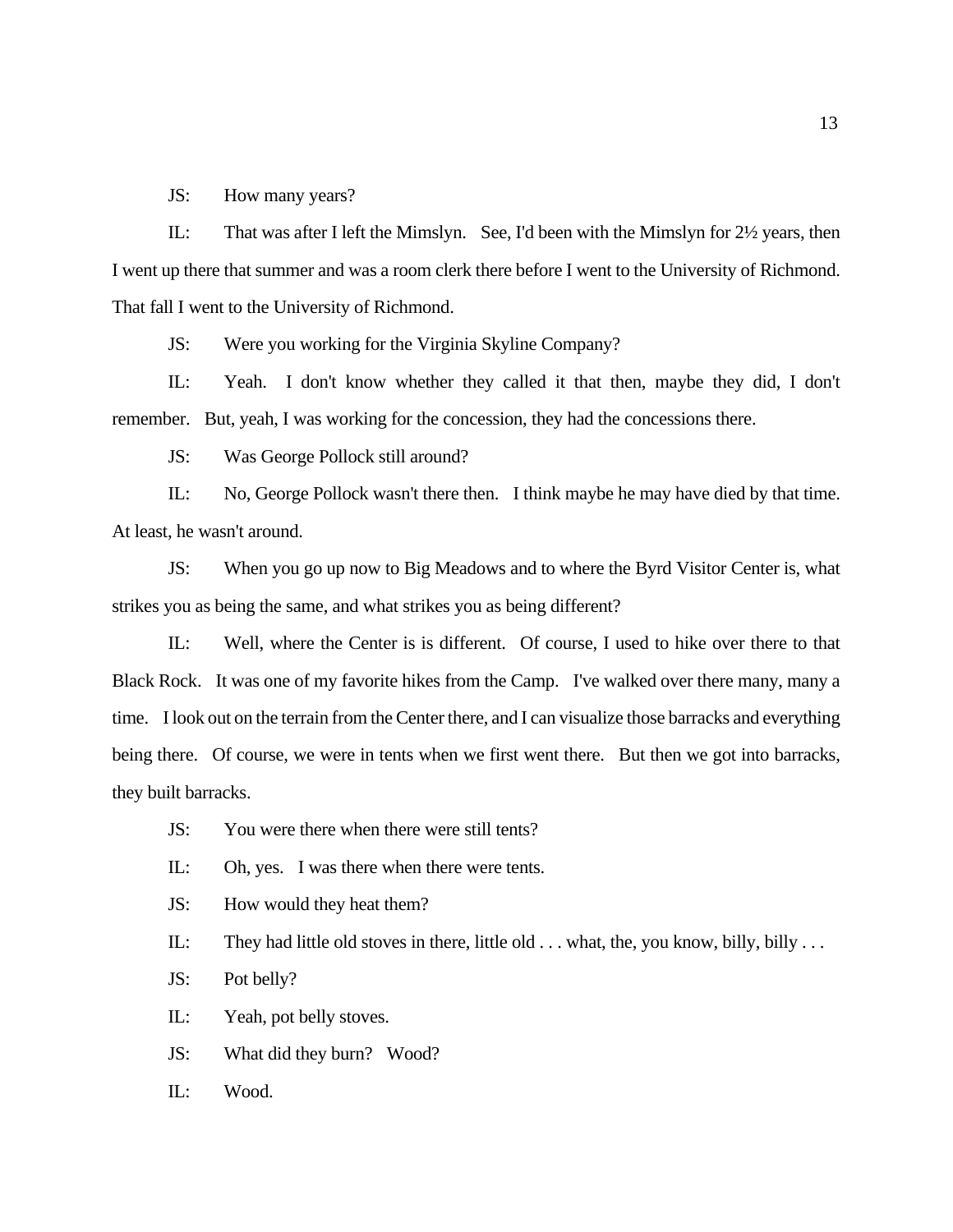JS: At what point did they build barracks?

IL: Well, I think it wasn't too long after that before they built the barracks. They weren't in tents that long. But they were originally tents. [laughs]

JS: I'm just trying to picture looking out the Visitor Center window today and seeing the Camp, what it must have looked like.

IL: Over to the left, there, that's where it was. And President Roosevelt came up and visited us one time, you know.

JS: You were in Camp then?

IL: Yup.

JS: Did he talk much with the men, or was he just there kind of as a figurehead?

IL: Yeah, yeah, I think he was sort of a figurehead. He just drove around and looked through it. I don't think he really made a speech, I don't believe, I don't remember him making a speech. But I know we were all lined up along the road there, when he went through and when he came back.

JS: Did you have any camp mascot, or pets?

IL: No.

JS: Did you see much wildlife in the mountains at that time?

IL: Not a whole lot, not a whole lot. You are going to see deer, rabbits, skunks.

JS: Sounds pretty slim.

 IL: They still had some young chestnuts up there. I was hiking one Sunday and I didn't have a lot of food along. I was eating these chestnuts, and those chestnut burrs evidently accumulated in my appendix because the next day I was in the hospital and I was in misery and everything. They carted me off to, to, that hospital, what is the hospital there in Washington? You know, the one for military personnel?

JS: The Bethesda Naval Hospital?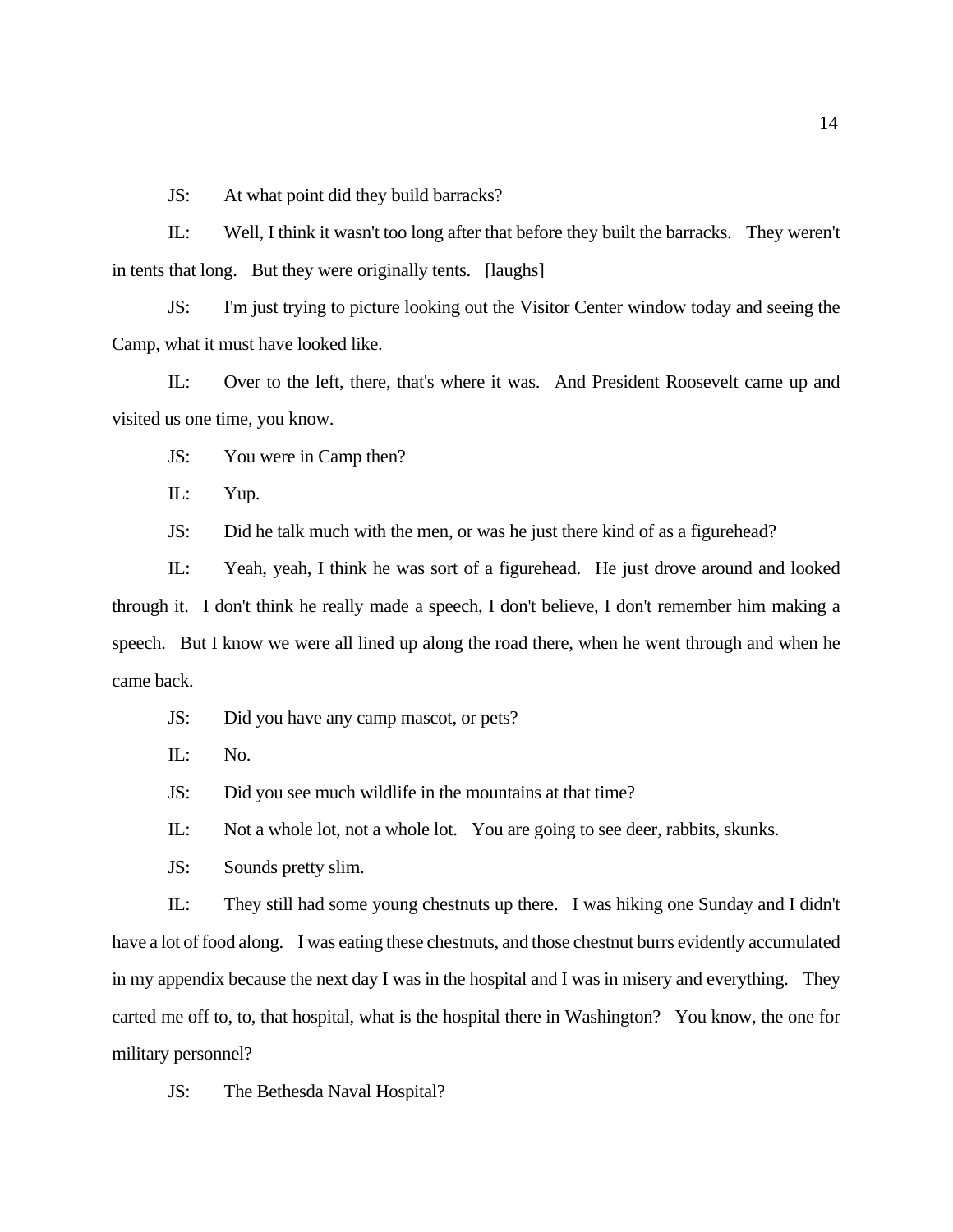IL: Not the Bethesda, that's for the Naval people. This was for the Army. This is . . .

### END SIDE A

### BEGIN SIDE B

IL: See, it's named after him.

JS: I want to say Salk and that's not right.

IL: I don't know why I can't think of that, because that's ...

JS: But this is while you were in the CCC's?

IL: Umm hmm.

JS: Now, you said they took you to the hospital first. Was that off the mountain?

IL: Yup. Yeah, they took me to the hospital, and it's about 100 miles. My appendix burst while they were operating on it. I had [laughs] three drain tubes in there. Golly, it sure did smell! I couldn't hardly stand it myself. Finally, they sent me back to Camp.

JS: How long?

IL: I think I was there about, probably about three weeks. Walter Reed! That's

( ) Walter Reed Hospital! That's where they sent me, see, because it's strictly for military. I guess probably because the camps were sort of under the, we had military officers there, in camp. Then after I got back, I was walking around the Camp just doing light duty and I--that's, what, that's right! By golly, we still had tents at that time! Because I was going around the tent there and I tripped over one of those ropes that comes down to the tent peg and I fell just as flat as can be and boy, I thought, "Gol-lee! I bet I'll have to go back to Walter Reed!" But I didn't, thank goodness! It didn't open up the wound.

JS: Now, did you have to pay for this medical care?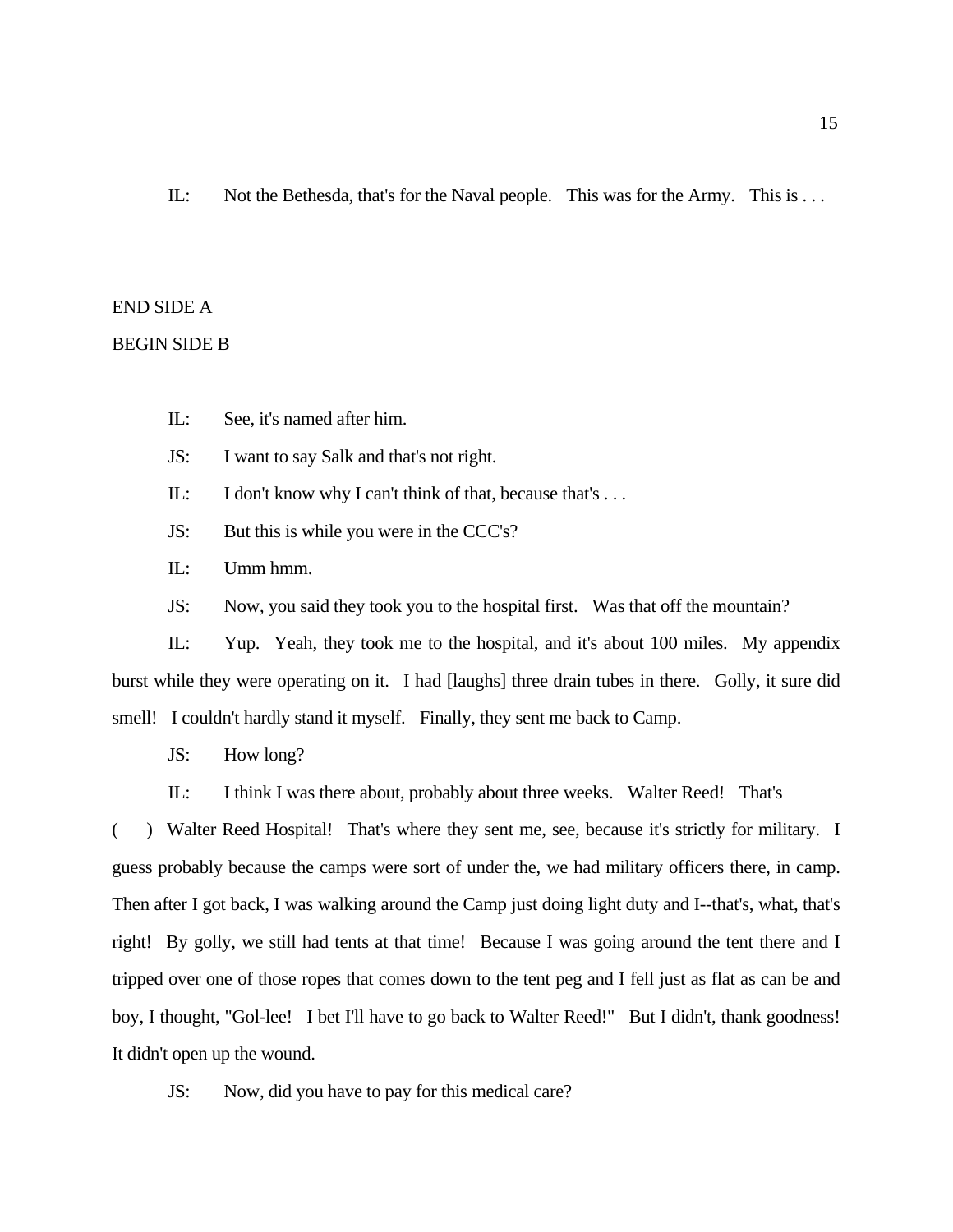IL: No, no, that's all done by the government.

JS: Was there a medical, an infirmary at the Camp?

IL: Yeah, they had a Camp infirmary. People that had colds, things like that.

JS: Is that where you went first?

IL: Yeah, that's where I went first when I got ill.

JS: So how you would say the medical treatment was at the infirmary?

IL: Well, I think it was good, as far as they could go. Naturally they couldn't do things like operations.

JS: Was there dental care? Teeth? Did they have a dentist?

IL: No, no they didn't have a dentist. They just had a medical doctor. They had a couple of boys were in the infirmary that dished out pills, this type of thing.

JS: Overall, what would you tell somebody about your CCC experience?

IL: Well, I always tell them that it's wonderful. I wouldn't take anything for it. I think that it is really, I think it really helped me. I think it really, probably made a man out of me, instead of a boy. [laughs] I think.

JS: Well, I really appreciate your time. This has been great. You've really had some experiences, haven't you?

IL: Well, yes, I've had a pretty good life [laughs].

JS: Did you date at all while you were in the CCC's?

IL: No. That's another thing that happened. I had the little old gal there in Luray, who's name was Gretchen Spitler. She was nineteen and I was nineteen at that time, and I was really crazy about her. I thought I was the only suitor. I would have probably have asked her to marry me if I'd of had a job or anything, but I didn't, so I didn't. One day, why, I found out she'd married another boy, Ray Kite from Shenandoah. And I didn't even know they even had been dating or anything! So it kind of broke my heart, you know, I figured, up there the first two years, why, I didn't date any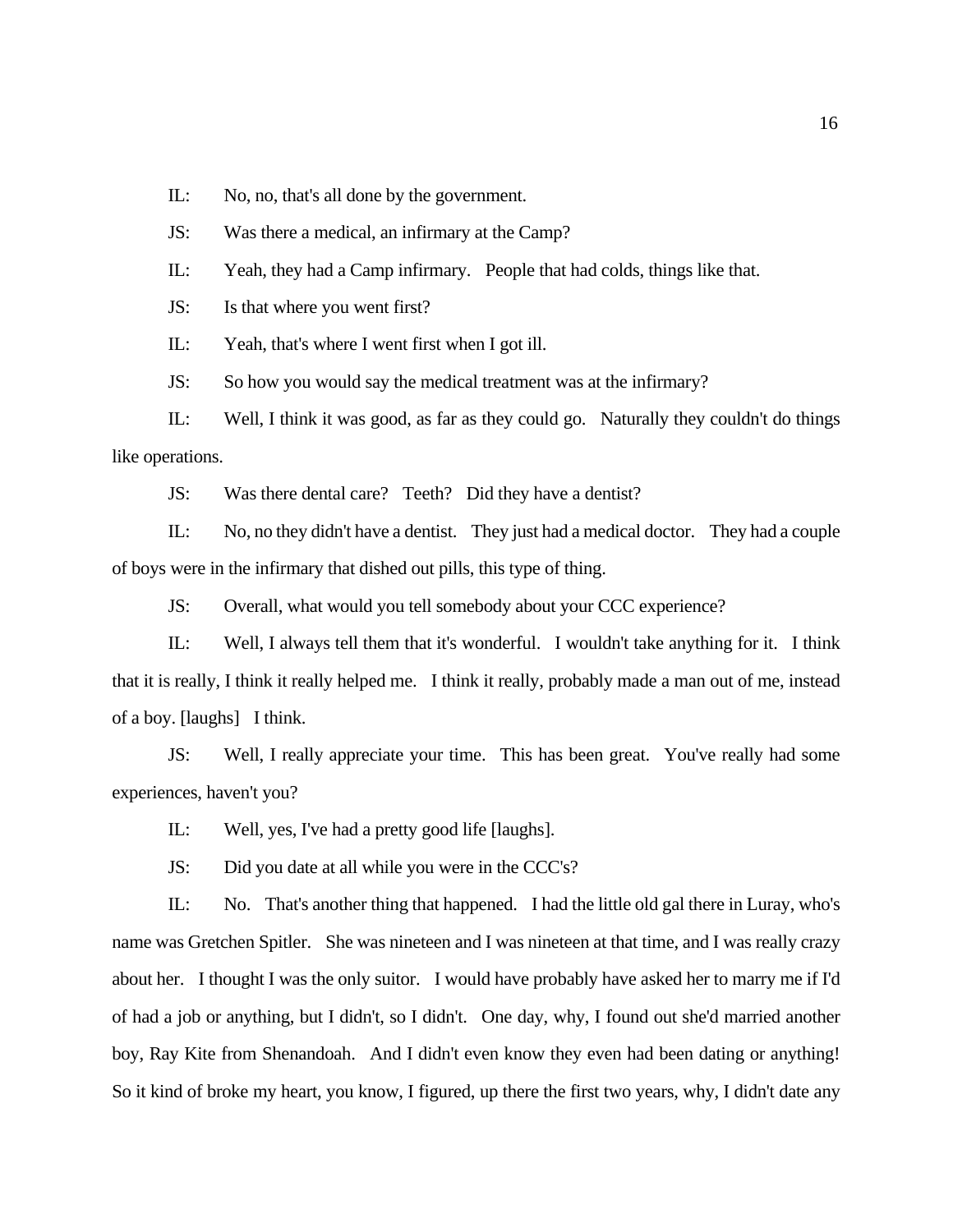girls or anything. After two years I kind of got over it and I decided I'd start dating. I played the road! [laughs] I finally wound up with a little old gal, I think I was twenty-six by then when we got married, and she was nineteen. We've been married fifty-five years.

JS: Congratulations! Is she from Texas?

IL: No, she's from Clarke County, she's from Virginia. I used to go from Luray to Clarke County over to Berryville, to court her. I () two years before we got married. But it's like I said, I was twenty-six when we got married. Because she was Episcopalian, and the Episcopalian minister, he wasn't too sure when he married us, because he thought maybe I was too old for her. He gave me a nice, long lecture about things I should do and everything. Evidently it turned out pretty good. I still been with her for fifty-five years.

JS: Were you raised in a church?

 IL: Yeah, I was, my folks were all Baptists, they were all Baptists. Church there in Stanley.

JS: Did you still attend church while you were in the CCC?

IL: No, they had--well, yeah, I guess we did, too. Because they had church services. But see, I'd be home on the weekends lots, a lot of the time. So I wouldn't be up there attending church. But they did have ministers come up there, and talk to the boys.

JS: Is there anything else that just pops out in your mind? Thinking back over all these years?

IL: Nothing I can think of right now! [laughs] I'm hoping that I'll meet some of the people that were in camp with me in here. I don't know whether I will or not.

JS: Well, I'll let you get out and socialize. Thank you very much for your time!

#### END OF INTERVIEW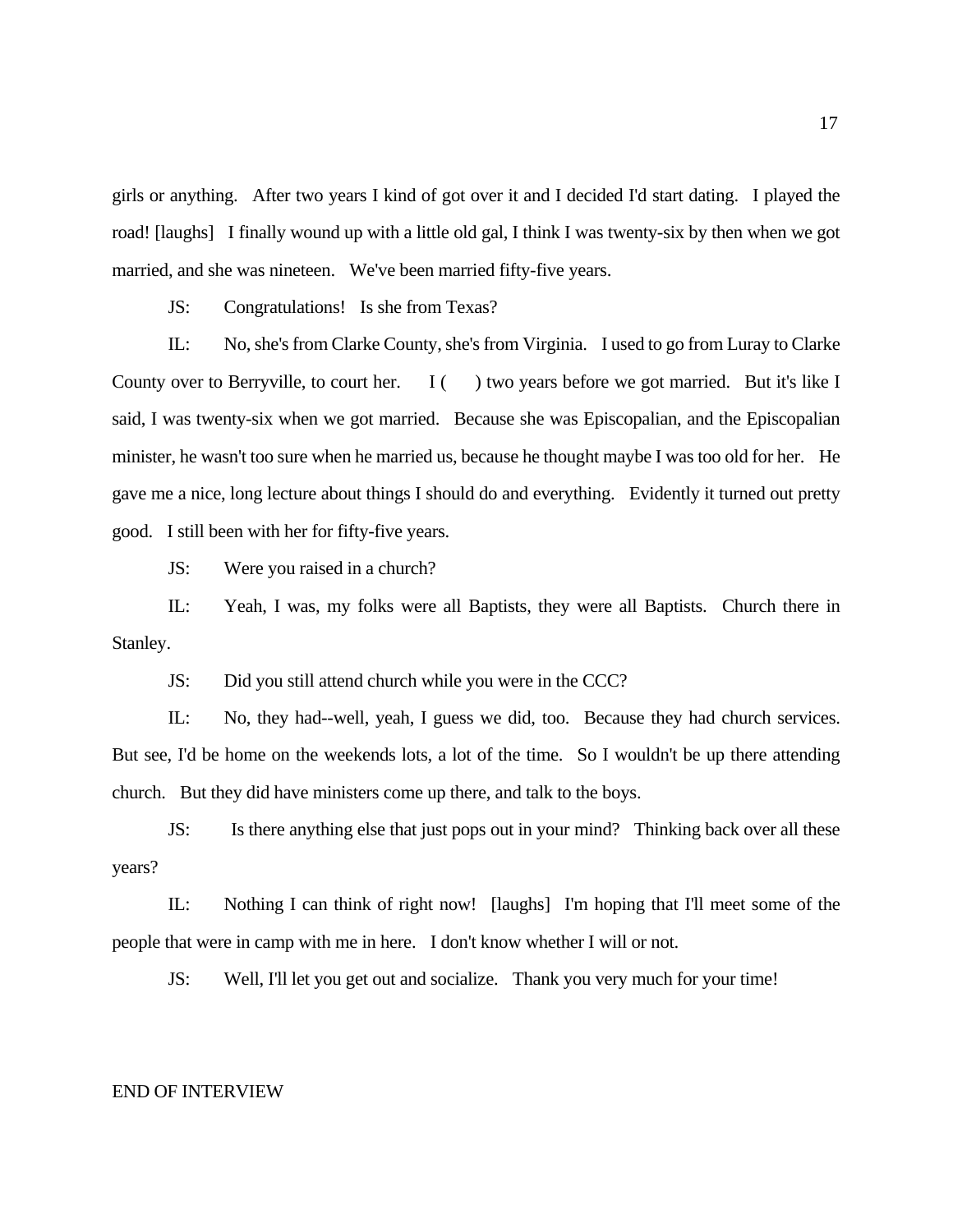Interview

with

## ISAAC LOUDERBACK

September 30, 1995

Interviewer: Joy K. Stiles

Transcribed by: Joy K. Stiles

Shenandoah National Park Luray, Virginia

Original manuscript on deposit at Shenandoah National Park Archives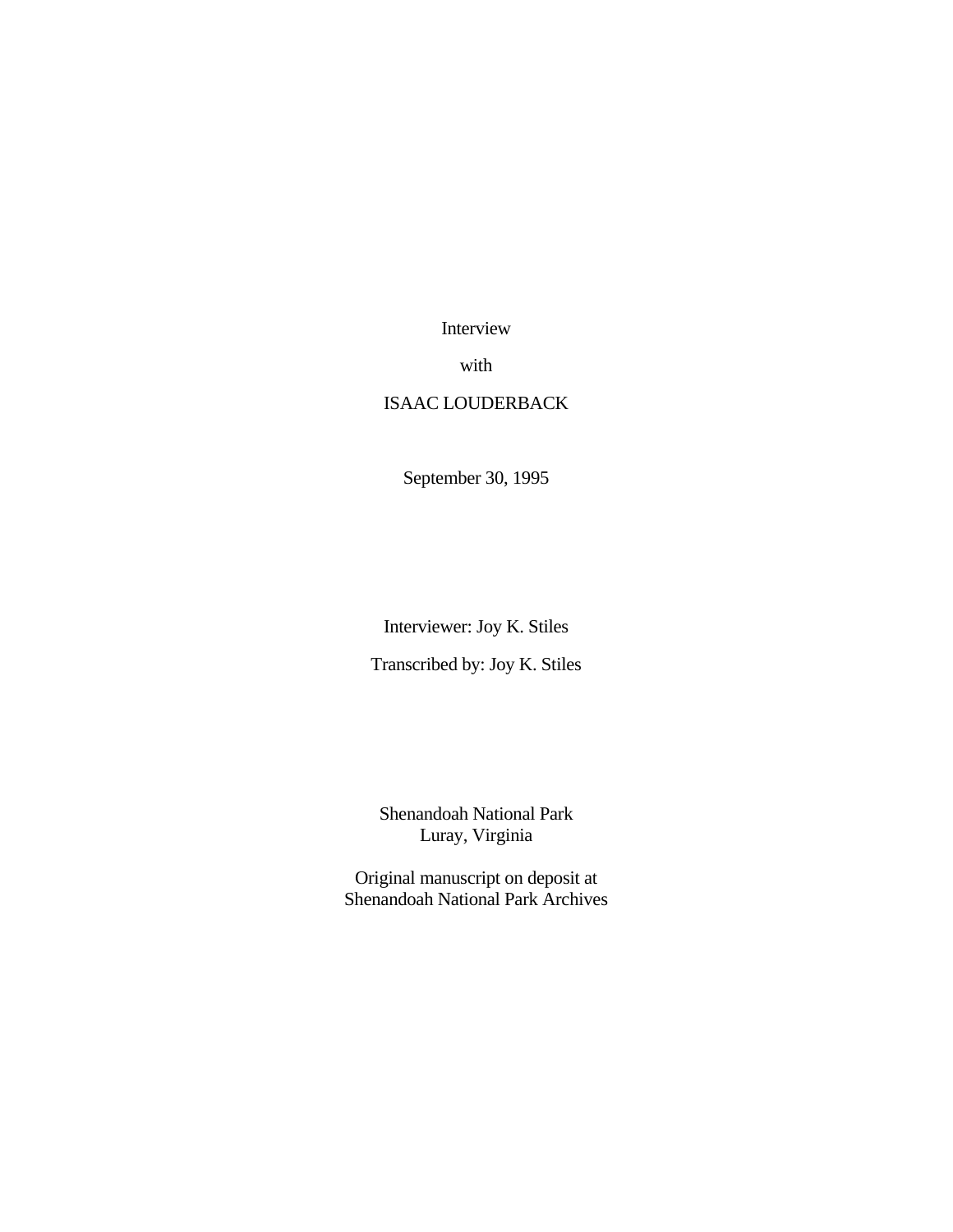# **INDEX**

Interview with

### ISAAC LOUDERBACK

September 30, 1995

Interviewer: Joy K. Stiles Transcribed by: Joy K. Stiles

Shenandoah National Park Luray, Virginia

Original manuscript on deposit at Shenandoah National Park Archives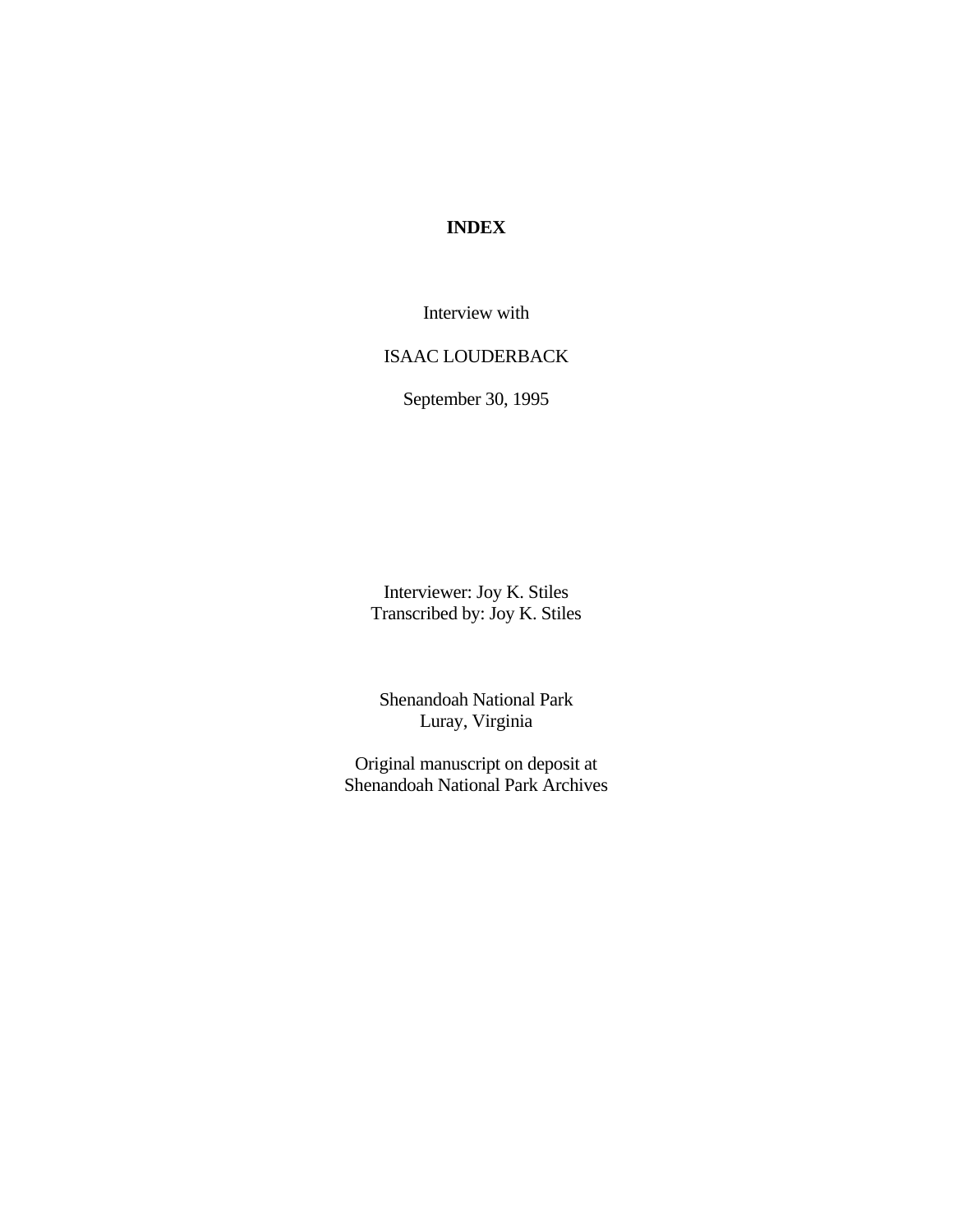### **INDEX**

### Side A:

Isaac Louderback is a former Civilian Conservation Corps enrollee stationed in Shenandoah National from July 13, 1933 to January 31, 1937. The interview begins with Louderback giving a brief account of his family background, schooling, how he joined the CCC, and where he was stationed. Louderback is originally from Page County and was classified as a "local woodsman," which allowed him to stay with the CCC longer than the typical enrollee. Louderback was assigned to a barracks specifically for local woodsmen at Camp NP-2, Company 350, Camp Fechner at Big Meadows. Louderback worked breaking up rocks and on a surveying crew that determined where crews would dig up gooseberry bushes that were being eradicated. He was promoted to company clerk and listed his job duties. Louderback talks about removing the dead chestnut trees in the Big Meadows area using crosscut saws.

Louderback's recreational activities included using the Camp library and playing on the Camp basketball team, the Camp Fechner Indians. Being local, he often went home on weekends. He sometime stayed in Camp for the weekend to clean the barracks, charging the other men ten cents each to clean for them. Louderback received certification as a Red Cross swimming instructor while in the CCC.

Louderback talks about his contacts with the mountain residents and his work taking affidavits from the families still living in the Park, detailing information about each family. He mentions the church in Dark Hollow and how he visited it once before he joined the CCC.

After remarking about the use of boxing to solve the rare fight in Camp, Louderback talks about his feelings toward the CCC and his thoughts on a national park being brought to this area. Louderback relates his employment history after leaving the CCC, including working a summer at Skyland Lodge. He talks about how the Big Meadows area appeared in the 1930's and brings up the point that the enrollees were still in tents when he arrived with barracks being built soon after. He remembers Roosevelt coming for an inspection trip. Medical care is discussed as Louderback recalls getting appendicitis and being sent to Walter Reed Army Hospital in Washington, D.C. for surgery.

### Side B:

Louderback concludes his story about appendicitis. He does not remember any dental care. He reiterates his feelings about having been in the CCC. He briefly talks about his dating before the CCC's and getting married later in life.

End of interview.